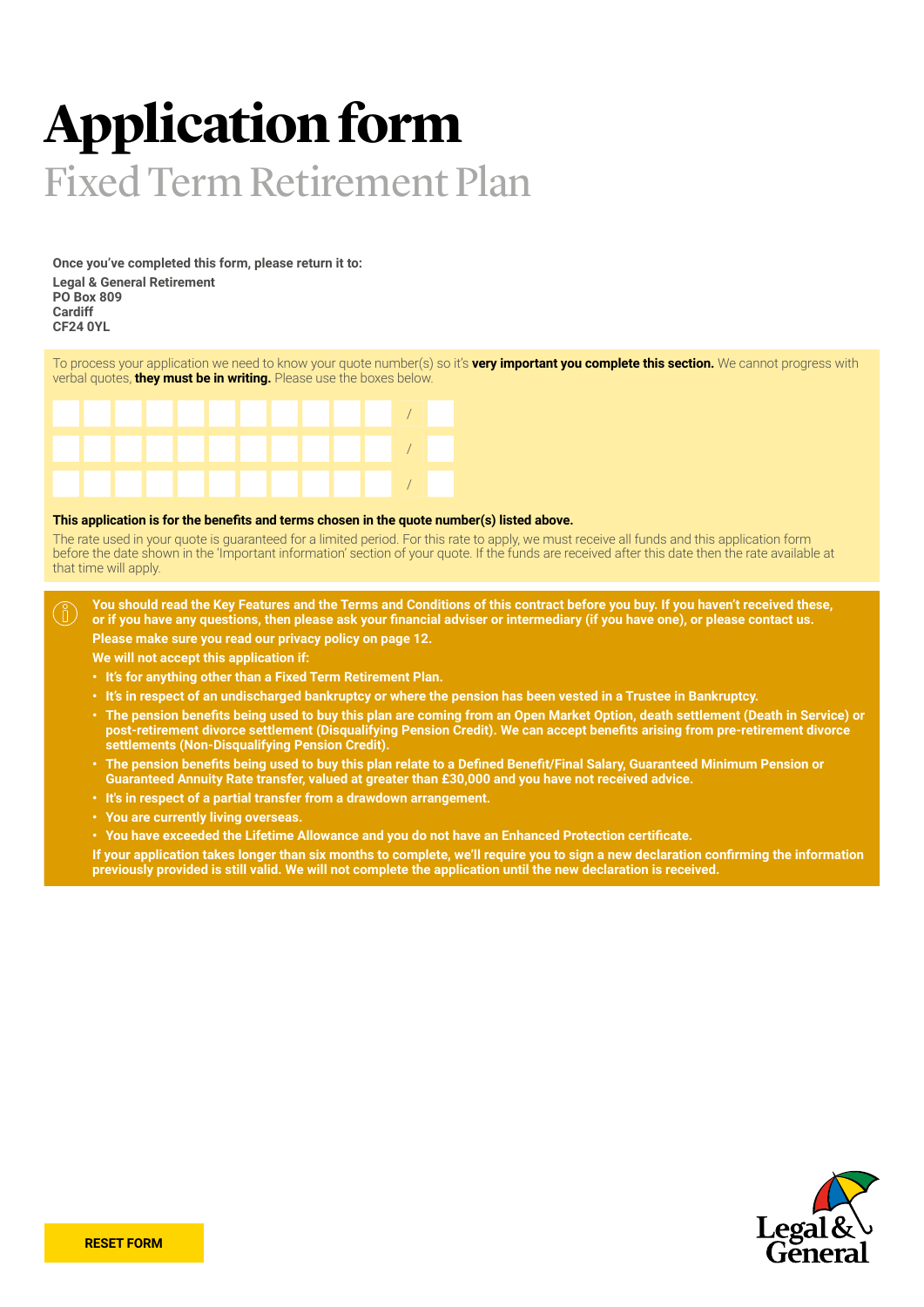### **Notes for the member about this application**

### **1. Proof of identity:**

- Confirming your identity to protect you and us from financial crime, we may need to confirm your identity from time to time. We may do this by using reference agencies to search sources of information about you (an identity search). This will not affect your credit rating. If this identity search fails, we may ask you for documents to confirm your identity.
- If you have changed your name by deed poll, please send us a copy of this with your application.

### **2. For taxation purposes please enclose:**

- P45 for this tax year, if applicable (without this, a temporary tax code, which is confirmed by HM Revenue & Customs (HMRC), will be applied to your payments until we receive confirmation of your correct code). The P45 will not be returned to you. If we make payments before receiving confirmation of your tax code, and later learn that you have paid too much tax, we will return the overpaid tax to you by adjusting your next income payment.
- Please contact us on the phone number stated in your Key Features document if you have any protection in place against the Lifetime Allowance tax charge, as we will need to discuss this with you before your application can proceed. We will not be able to accept your application if your Lifetime Allowance protection is anything other than Enhanced Protection. Call charges will vary. We may record and monitor calls.

### **3. What needs to be signed and dated:**

• The declaration in Part 6 must be signed and dated by the person who we'll be paying the income to.

### **4. Information you should note:**

• You must have a permanent National Insurance number.

### **5. Changes to your details**

• If any of your details change after you have sent this application to us, please contact us immediately to let us know.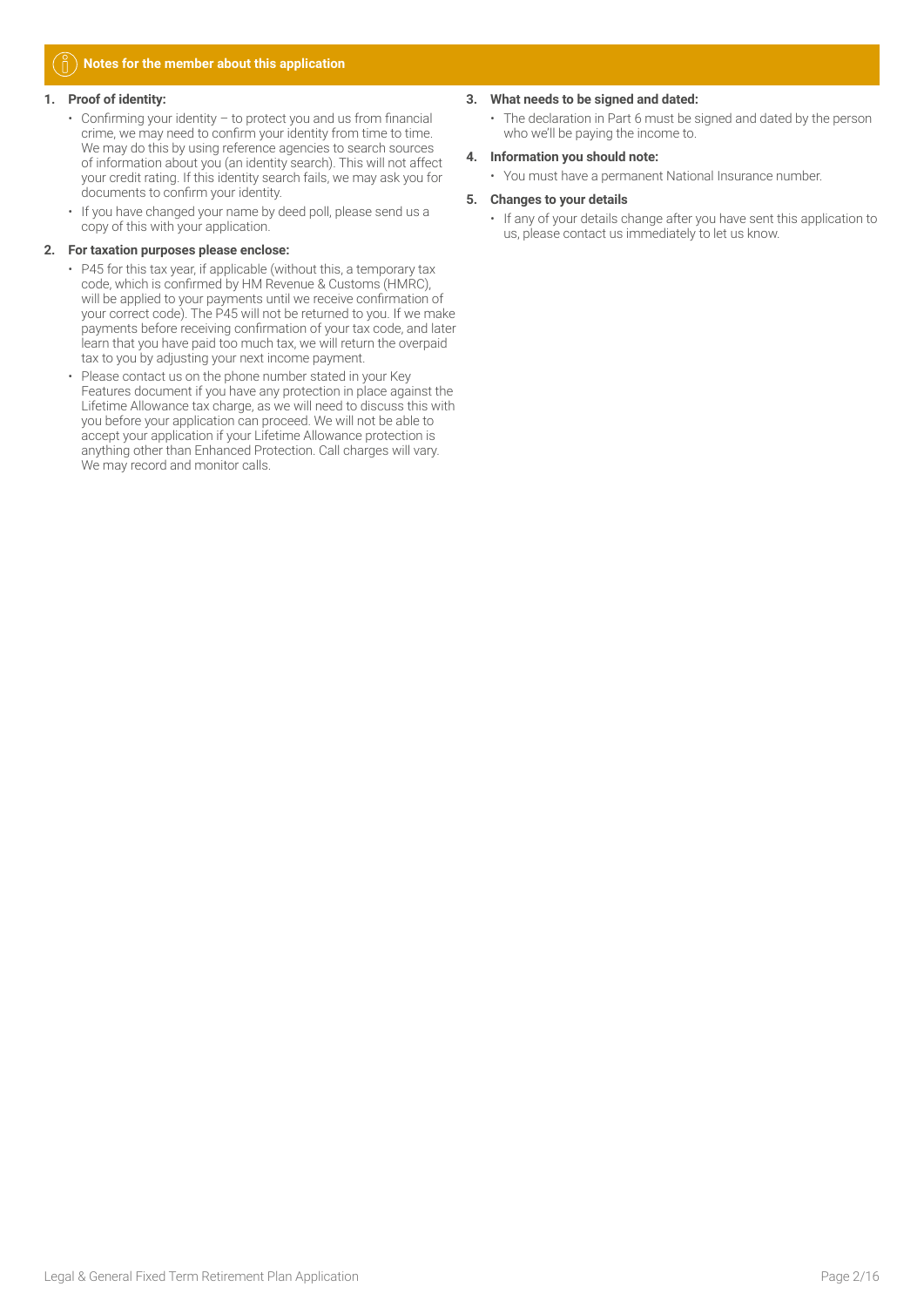# 1 About you and your plan

| Please complete this section in full.                                                                |                                     |  |                               |  |         |           |                                 |
|------------------------------------------------------------------------------------------------------|-------------------------------------|--|-------------------------------|--|---------|-----------|---------------------------------|
| 1. What is your full name and title?                                                                 | Mr/Mrs/Miss/Ms/<br>Other<br>Surname |  |                               |  |         |           |                                 |
|                                                                                                      | First name(s)                       |  |                               |  |         |           |                                 |
| 2. What is your date of birth?                                                                       |                                     |  | D D M M Y Y Y Y               |  |         |           |                                 |
| 3. What is your gender?                                                                              |                                     |  | Male                          |  | Female  |           |                                 |
| 4. What is your marital status.                                                                      |                                     |  | Single                        |  | Married |           | Registered civil<br>partnership |
|                                                                                                      |                                     |  | Divorced/<br><b>Dissolved</b> |  |         | Separated | Widowed                         |
|                                                                                                      |                                     |  | Cohabiting                    |  |         |           |                                 |
| 5. What is your current permanent<br>residential address including postcode<br>and telephone number? | Address                             |  |                               |  |         |           |                                 |
|                                                                                                      | Postcode                            |  | <u> TENTITA E</u>             |  |         |           |                                 |
|                                                                                                      | Email address                       |  |                               |  |         |           |                                 |
|                                                                                                      | Home phone                          |  |                               |  |         |           |                                 |
|                                                                                                      | Mobile phone                        |  |                               |  |         |           |                                 |
| 6. What is your National Insurance number?                                                           |                                     |  |                               |  |         |           |                                 |
| You must have a permanent National<br>Insurance number.                                              |                                     |  | For example, AB 123456 C      |  |         |           |                                 |
| Lifetime allowance                                                                                   |                                     |  |                               |  |         |           |                                 |

**Understanding the Lifetime Allowance rules is important because if you provide incorrect or incomplete information you** 

- **may become liable to a Lifetime Allowance tax charge.**
- **7.** Is the value of all your pension benefits, including the benefits from this plan, and any tax-free cash taken above the standard Lifetime Allowance (£1,073,100 for the tax year 2022/2023)?

| <b>Yes</b> | <b>No</b> | If 'Yes', please contact us on the phone number<br>stated in your Key Features document as we                                                                                 |
|------------|-----------|-------------------------------------------------------------------------------------------------------------------------------------------------------------------------------|
|            |           | will need to discuss this with you before your<br>application can proceed.                                                                                                    |
|            |           | Please be aware that if you do not have Lifetime<br>Allowance protection in place (Enhanced<br>Protection only) then we will not be able to<br>proceed with your application. |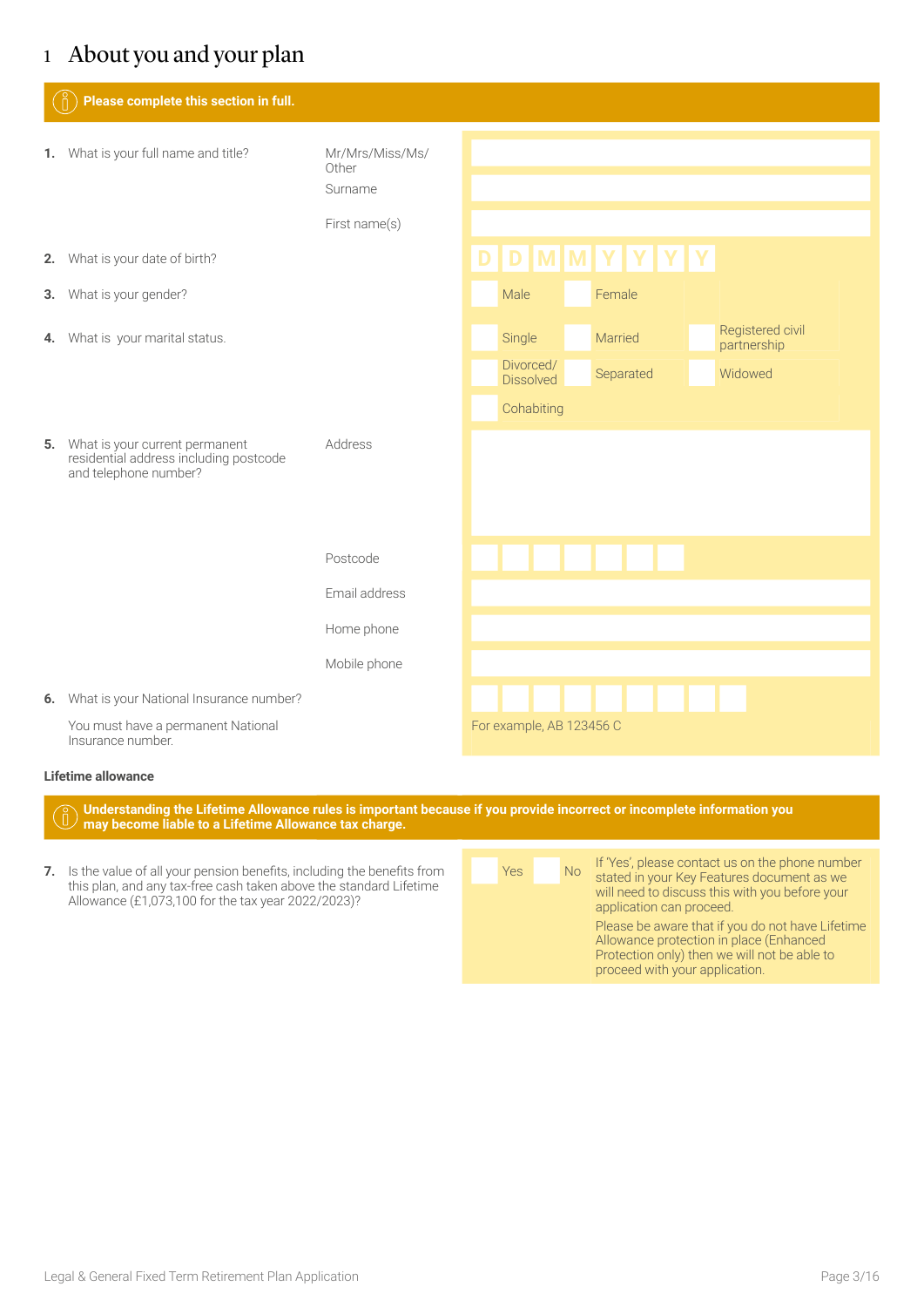# 2 About your spouse, registered civil partner or dependant

|    | Only complete this section if you have chosen an income for your dependant (shown as 'Joint Life' on your quote). |                                                      |  |                               |  |                 |  |  |                                 |
|----|-------------------------------------------------------------------------------------------------------------------|------------------------------------------------------|--|-------------------------------|--|-----------------|--|--|---------------------------------|
| 1. | What is their full name and title?                                                                                | Mr/Mrs/Miss/Ms/<br>Other<br>Surname<br>First name(s) |  |                               |  |                 |  |  |                                 |
| 2. | What is their date of birth?                                                                                      |                                                      |  |                               |  | D D M M Y Y Y Y |  |  |                                 |
| 3. | What is their gender?                                                                                             |                                                      |  | Male                          |  | Female          |  |  |                                 |
| 4. | What is their marital status?                                                                                     |                                                      |  | Single                        |  | Married         |  |  | Registered civil<br>partnership |
|    |                                                                                                                   |                                                      |  | Divorced/<br><b>Dissolved</b> |  | Separated       |  |  | Widowed                         |
|    |                                                                                                                   |                                                      |  | Cohabiting                    |  |                 |  |  |                                 |
| 5. | What is their relationship to you?<br>For example, husband, wife or partner.                                      |                                                      |  |                               |  |                 |  |  |                                 |

**If you have chosen benefits for your dependant, the recipient of these payments must not be a child and must be financially dependent on or interdependent with you, or your spouse, or civil partner at the time of your death. Any nomination you make in this regard will be binding on us. If the person you have chosen dies before you there will be no dependant's benefits.**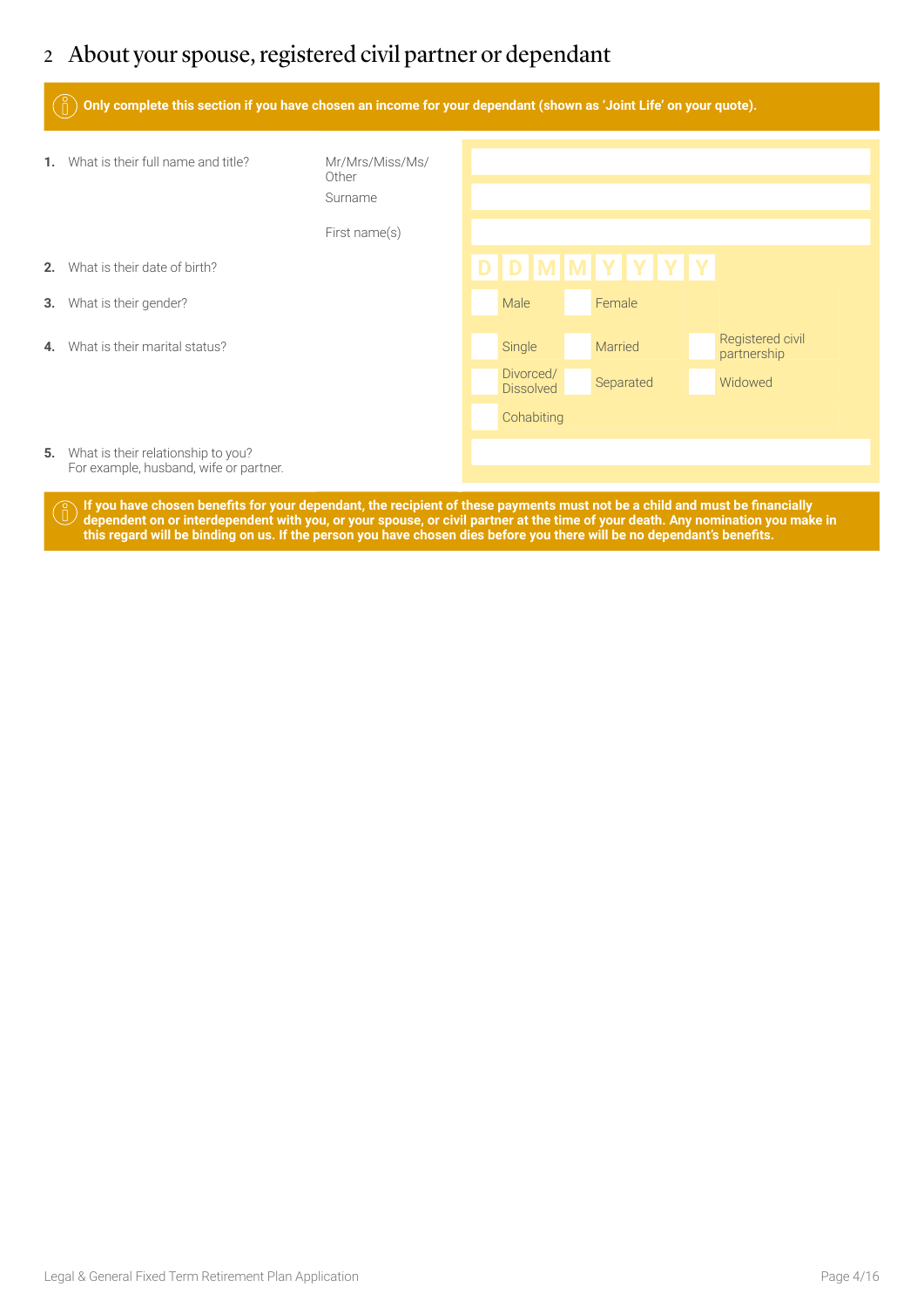# 3 Payment details

|    | Please give details of where any income and tax-free cash is to be paid.<br>$\left(\begin{smallmatrix} 0\ 0 \end{smallmatrix}\right)$<br>Any tax due will normally be deducted before you receive each payment.<br>All payments will be made to you in British Pounds Sterling. Any conversion to another currency will be at your own expense. |             |  |          |                            |  |  |  |  |
|----|-------------------------------------------------------------------------------------------------------------------------------------------------------------------------------------------------------------------------------------------------------------------------------------------------------------------------------------------------|-------------|--|----------|----------------------------|--|--|--|--|
| 1. | What is the name and address of your<br>bank or building society?                                                                                                                                                                                                                                                                               | <b>Name</b> |  |          |                            |  |  |  |  |
|    |                                                                                                                                                                                                                                                                                                                                                 | Address     |  |          |                            |  |  |  |  |
|    |                                                                                                                                                                                                                                                                                                                                                 | Postcode    |  |          | .                          |  |  |  |  |
| 2. | What is the bank or building society sort code?                                                                                                                                                                                                                                                                                                 |             |  | $\tau$ . | and the state of the state |  |  |  |  |
| 3. | What is the bank or building society account number?                                                                                                                                                                                                                                                                                            |             |  |          | .                          |  |  |  |  |
| 4. | What name is your account in?<br>You must be either the sole or joint account holder.                                                                                                                                                                                                                                                           |             |  |          |                            |  |  |  |  |
| 5. | What is the building society roll number (if applicable)?                                                                                                                                                                                                                                                                                       |             |  |          | .                          |  |  |  |  |

# 4 Guaranteed minimum payment period

**If your plan has a Guaranteed Minimum Payment Period, you can nominate one or multiple beneficiaries to receive any payments due if you die during that period (this can be changed or updated at any time). I wish for any payments due within the Guaranteed Minimum Payment Period following my death to be paid to:**

### **Nomination One**

**1.** What is their full name and title? Mr/Mrs/Miss/Ms/

Other Surname First name(s)

- 
- **3.** Nomination split (For example 1, 2 or 3) Please see the wording at the bottom of the next page for more information.
- **4.** Percentage of payments due on my death to this nominee.

# **2.** What is their date of birth? **D D M M Y Y Y Y**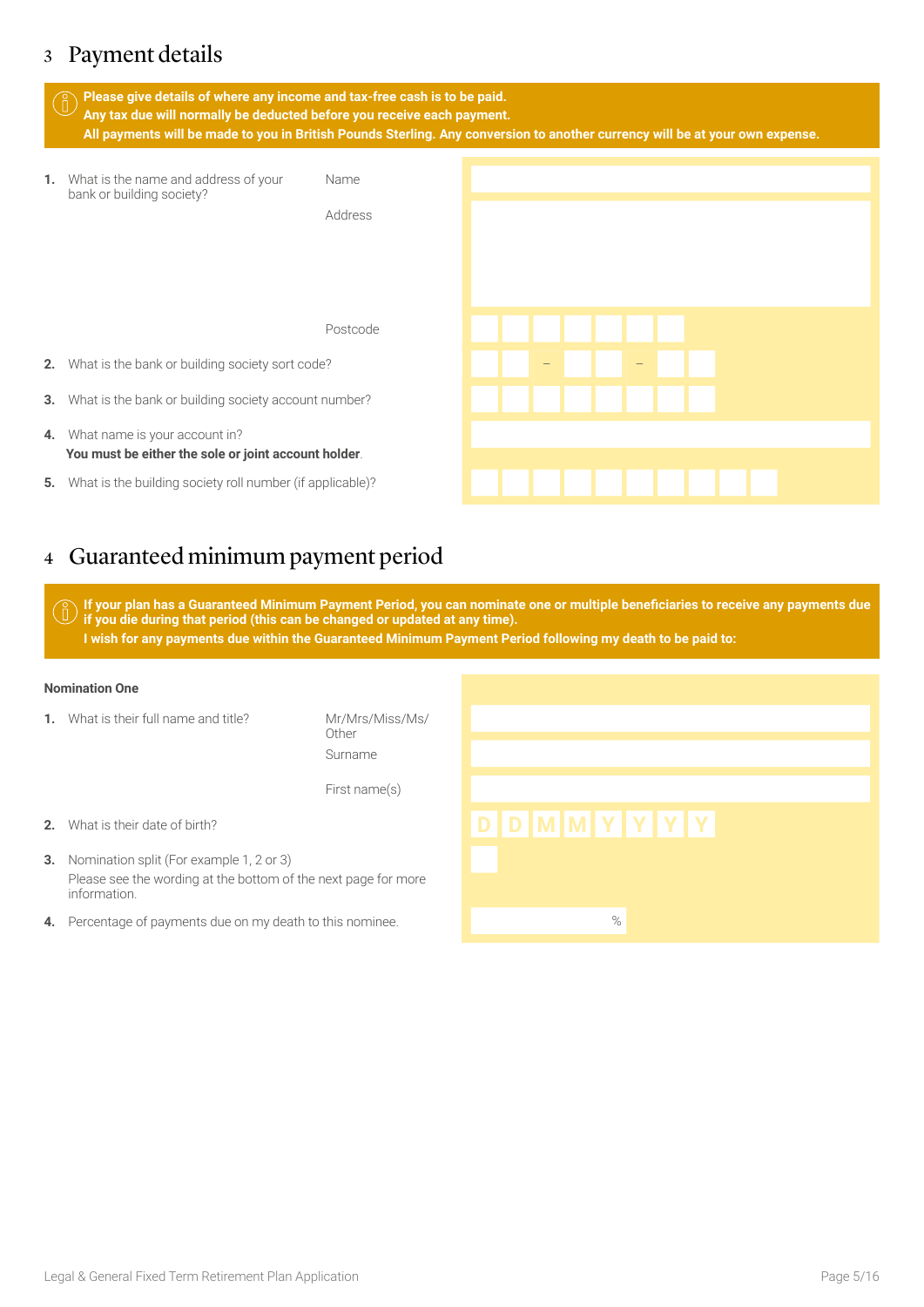# 4 Guaranteed minimum payment period (continued)

**If your plan has a Guaranteed Minimum Payment Period, you can nominate one or multiple beneficiaries to receive any payments due if you die during that period (this can be changed or updated at any time). I wish for any payments due within the Guaranteed Minimum Payment Period following my death to be paid to:**

### **Nomination Two**

| What is their full name and title?<br>1.                                                                                     | Mr/Mrs/Miss/Ms/<br>Other<br>Surname |                 |
|------------------------------------------------------------------------------------------------------------------------------|-------------------------------------|-----------------|
|                                                                                                                              | First name(s)                       |                 |
| What is their date of birth?<br>2.                                                                                           |                                     | D D M M Y Y Y Y |
| Nomination split (For example 1, 2 or 3)<br>3.<br>Please see the wording at the bottom of this page for<br>more information. |                                     |                 |
| Percentage of payments due on my death to this nominee.<br>4.                                                                |                                     | $\%$            |
| <b>Nomination Three</b>                                                                                                      |                                     |                 |
| 1. What is their full name and title?                                                                                        | Mr/Mrs/Miss/Ms/<br>Other<br>Surname |                 |
|                                                                                                                              | First name(s)                       |                 |
| What is their date of birth?<br>2.                                                                                           |                                     | D D M M Y Y Y Y |
| Nomination split (For example 1, 2 or 3)<br>3.<br>Please see the wording at the bottom of this page for<br>more information. |                                     |                 |
| Percentage of payments due on my death to this nominee.<br>4.                                                                |                                     | $\%$            |

### **The guaranteed minimum payment period benefit will be shared between your nominations equally next to their name. If an exact equal split can't be achieved, please indicate the priority of each share by numbering each nomination accordingly. For example, nomination 1 would receive the highest share.**

Please note: Any nomination you make is not binding on us. The recipient will be chosen at our discretion but we will consider your nomination carefully. The recipient must be a dependant or a 'nominee' for the purposes of tax legislation.

The way that a 'nominee' is defined by tax legislation could stop the payments being offered to suitable beneficiaries in some situations. To avoid us stopping payments you may wish to make a broad nomination of all beneficiaries by ticking the box below. This will give us greater scope to ensure payments are made to an appropriate beneficiary, particularly where your wishes become out of date. We'll still consider your nomination (or nominations) and this can be changed or updated by you at any time.

In addition to any specific nomination above, I agree to make a broad nomination of any individual chosen by you to receive any payments due following my death.

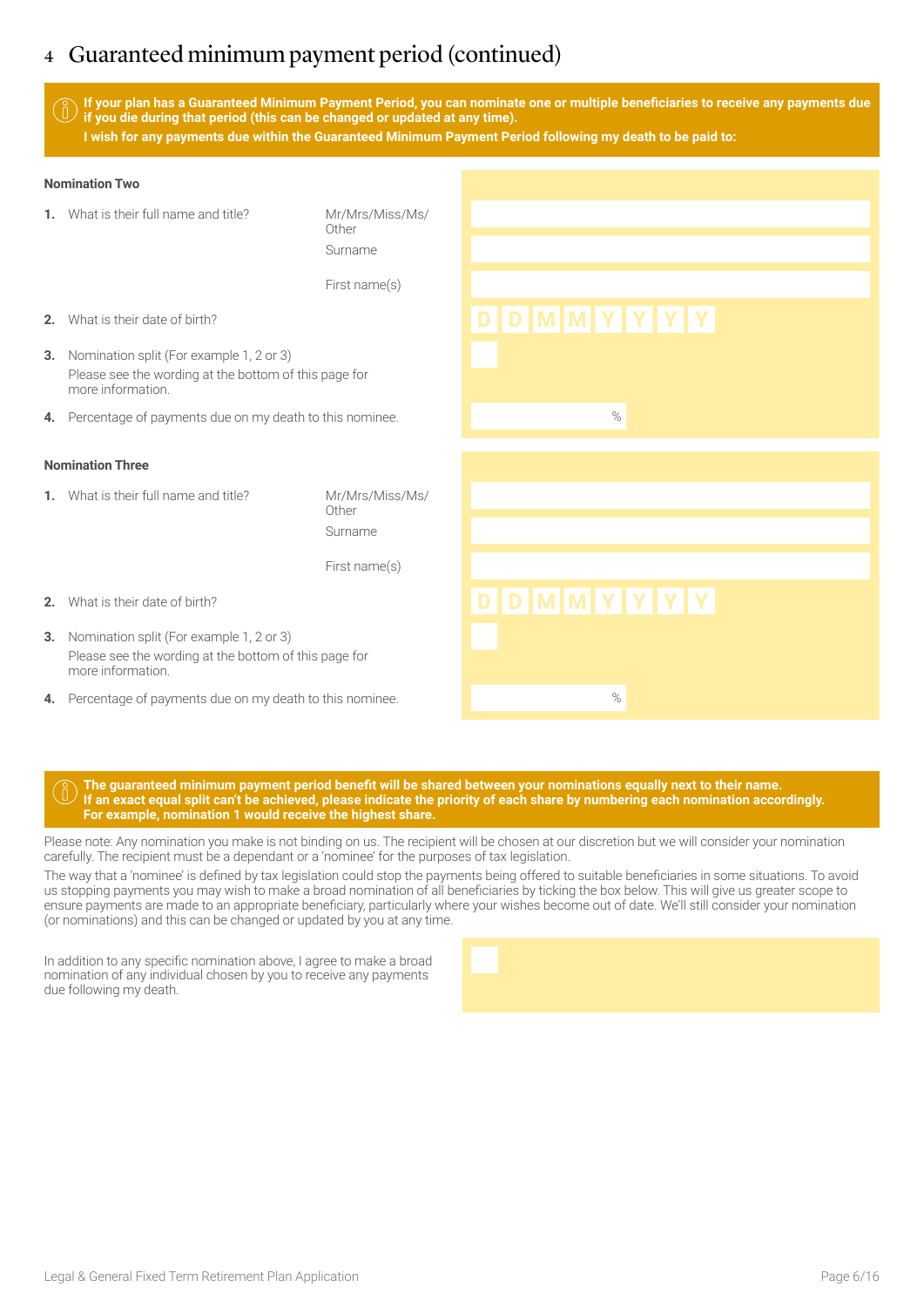# 5 About the transferring pension scheme(s)

**If you wish to transfer the value of existing pension benefits into your plan, please give details of each transferring pension scheme(s) including any Legal & General schemes. If there is insufficient space for you to provide details of all your schemes, please photocopy this page before going any further. You can then complete the additional scheme details on a separate page(s).**

# **Scheme one 1.** Name of the current provider. **2.** Address and telephone number of the current provider. **3.** Full name of the pension scheme. **4.** Existing plan number. **5.** Are the funds already in drawdown? The state of the Second Second Second Second Second Second Second Second Second Second Second Second Second Second Second Second Second Second Second Second Second Second Second Seco **6.** Is this a full or partial transfer? The Community of the Community Partial Partial **7.** Approximate fund value to be paid to us. **8.** Do you want to take a tax-free cash sum? Yes No Is the maximum tax-free cash required Is the maximum tax-liee cash required<br>(normally 25% of the fund value)? If not 25%, what percentage or value do you want to take?  $\blacksquare$  %  $\blacksquare$  £ **We will normally pay any tax-free cash due. Your current provider can only pay tax-free cash to you if your existing plan is in drawdown or has been designated for drawdown. Scheme two 1.** Name of the current provider.

- **2.** Address and telephone number of the current provider.
- **3.** Full name of the pension scheme.
- **4.** Existing plan number.
- **5.** Are the funds already in drawdown? The Contract of the Contract of the North Area North Area North Area North Area North Area North Area North Area North Area North Area North Area North Area North Area North Area Nor
- **6.** Is this a full or partial transfer? The Contraction of the Contraction Partial Partial
- **7.** Approximate fund value to be paid to us.
- **8.** Do you want to take a tax-free cash sum? The state of the Second Vest No. No

Is the maximum tax-free cash required Is the maximum tax-lifee cash required<br>(normally 25% of the fund value)?

If not 25%, what percentage or value do you want to take?  $\blacksquare$  %  $\blacksquare$  £

**We will normally pay any tax-free cash due. Your current provider can only pay tax-free cash to you if your existing plan is in drawdown or has been designated for drawdown.**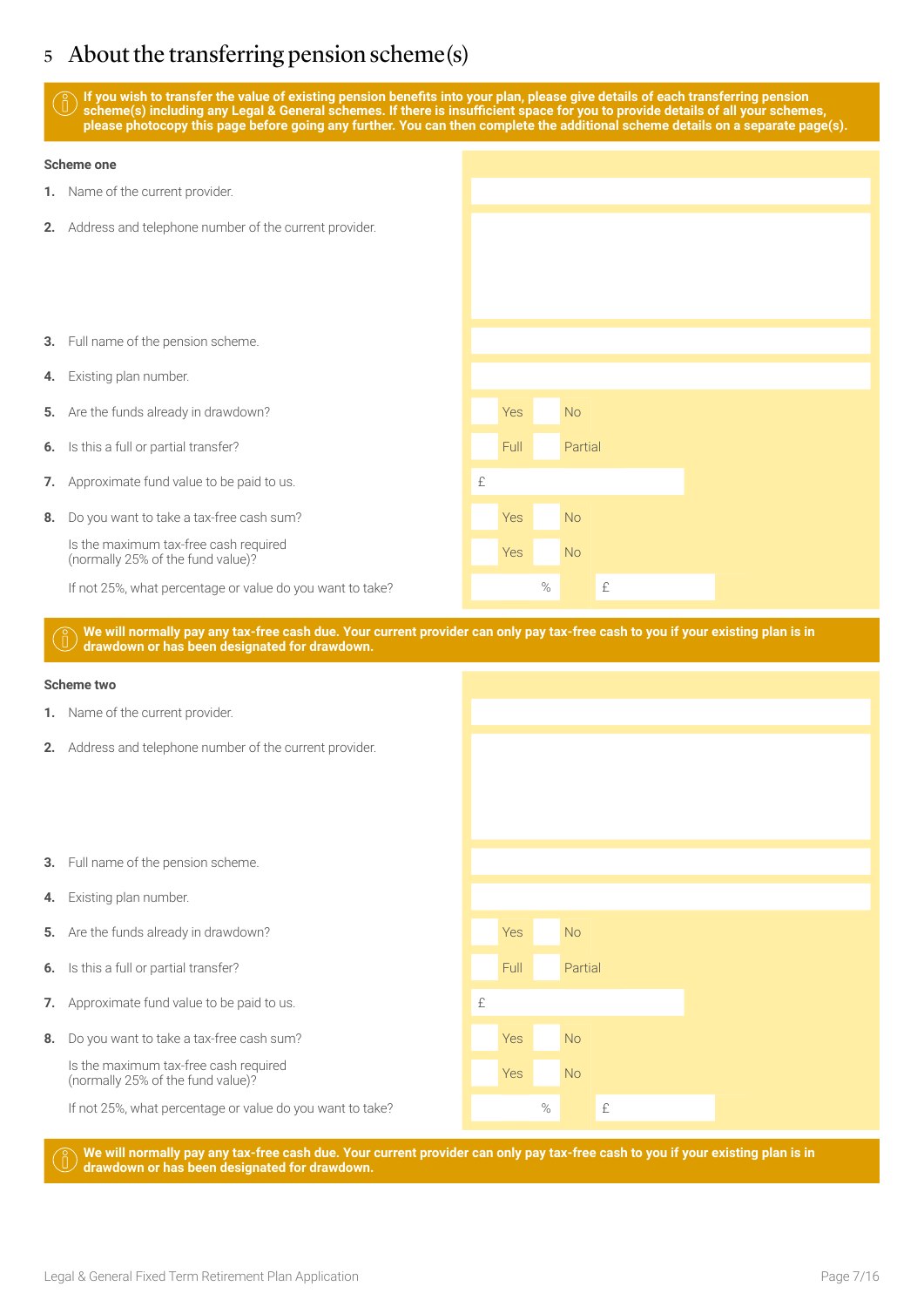# 5 About the transferring pension scheme(s) (continued)

### **Scheme three**

- **1.** Name of the current provider. **2.** Address of the current provider. **3.** Full name of the pension scheme. **4.** Existing plan number. **5.** Are the funds already in drawdown? **Yes No. 2016** Yes No. 2016 **6.** Is this a full or partial transfer? Full Partial Partial Partial Partial Partial Partial Partial Partial Partial Partial Partial Partial Partial Partial Partial Partial Partial Partial Partial Partial Partial Partial **7.** Approximate fund value to be paid to us. **EXECUTE:**  $\mathbf{f}$ **8.** Do you want to take a tax-free cash sum? The state of the Second Vest No. No Is the maximum tax-free cash required Is the maximum tax-lifee cash required<br>(normally 25% of the fund value)? If not 25%, what percentage or value do you want to take?  $\blacksquare$   $\blacksquare$   $\blacksquare$   $\blacksquare$   $\blacksquare$   $\blacksquare$   $\blacksquare$   $\blacksquare$   $\blacksquare$   $\blacksquare$   $\blacksquare$   $\blacksquare$   $\blacksquare$   $\blacksquare$   $\blacksquare$   $\blacksquare$   $\blacksquare$   $\blacksquare$   $\blacksquare$   $\blacksquare$   $\blacksquare$   $\blacksquare$   $\blacksquare$   $\$ 
	- **We will normally pay any tax-free cash due. Your current provider can only pay tax-free cash to you if your existing plan is in drawdown or has been designated for drawdown.**



**We will normally pay any tax-free cash due. Your current provider can only pay tax-free cash to you if your existing plan is in drawdown or has been designated for drawdown.**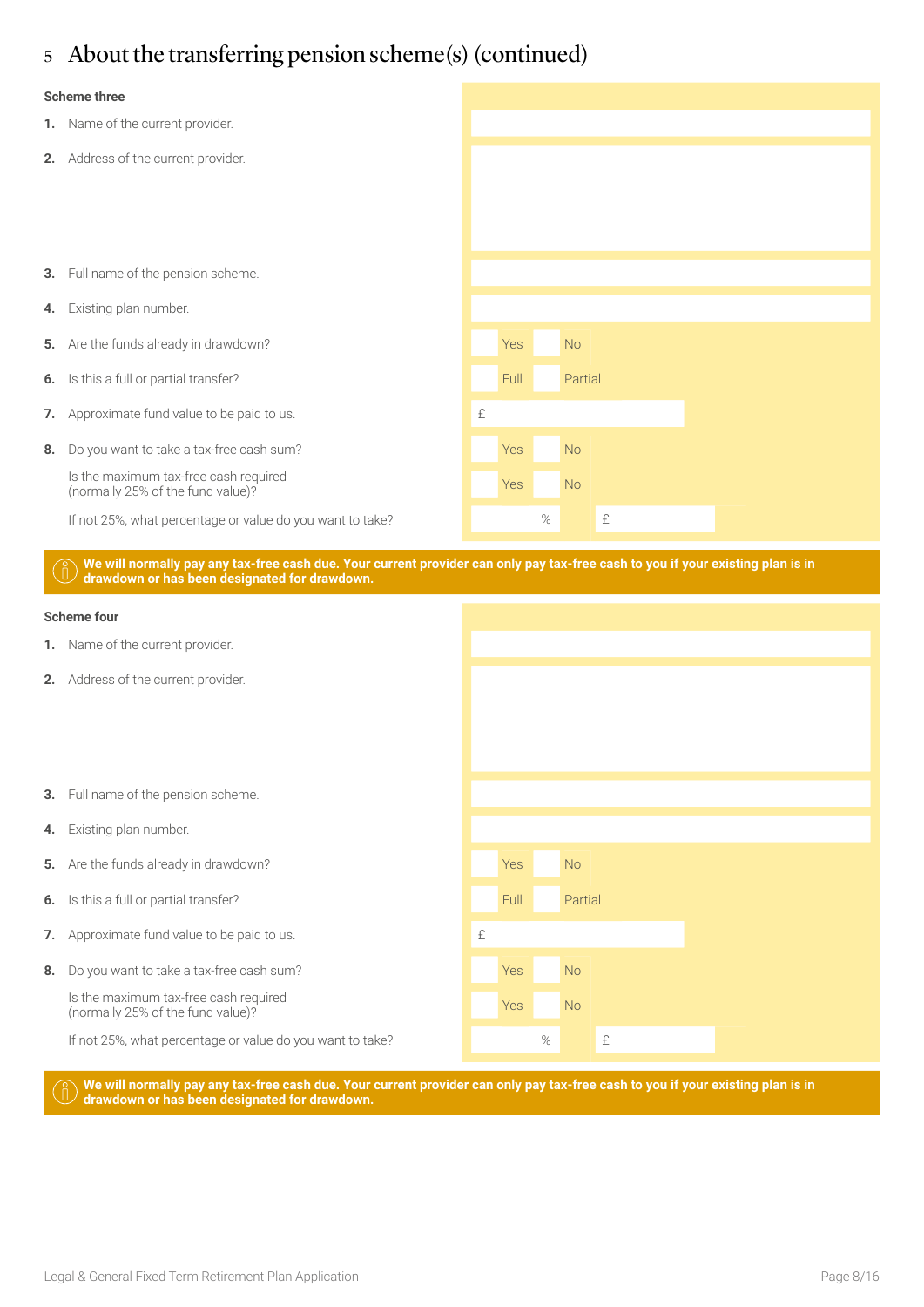# 6 Declaration and member's agreement

**Please remember that it is a serious offence to make false statements; the penalties are severe and could lead to prosecution.**

### **A. Scheme membership**

### **I apply to become a member of Legal & General Retirement Pension Scheme (the 'Scheme').**

I agree to be bound by the Rules of the Scheme and the terms and conditions of the Fixed Term Retirement Plan. I acknowledge and agree that Legal & General has not provided and will not provide me with financial advice concerning the suitability of joining the Scheme.

I confirm that I have been provided with copies of the Terms and Conditions and Key Features Document for the Fixed Term Retirement Plan.

### **A1 Applies to all applicants (who on joining the Scheme become Scheme Members)**

- 1. I confirm that I do not currently intend, as a result of receiving a cash lump sum from this arrangement, to significantly increase contributions to one or more Registered Pension Schemes by an amount equal to more than 30% of my lump sum. (This is known as 'recycling' – please see section PTM133800 of HM Revenue & Customs' Pension Tax Manual online for more information.) If I do recycle my cash lump sum then I will inform Legal & General within 30 days as required by HMRC's regulations.
- 2. I confirm that:
	- In this tax year I am resident in the UK or am a Crown servant or the husband, wife or registered civil partner of a Crown servant.
	- The total contributions that I pay to all Registered Pension Schemes in the tax year to which I am entitled tax relief (under section 188 of the Finance Act 2004) will not exceed the higher of the basic amount of my relevant UK earnings in that tax year within the meaning of section 189 of the Finance Act 2004.
	- The information I have given and declarations I have made in this application are, to the best of my knowledge and belief, correct and complete. I also agree this will form the basis of my application.
	- I agree that my chosen quote and the information contained in this application will be used to determine the benefits paid and if any of the information is found to be incorrect my benefits may be adjusted accordingly.
	- I agree to comply with the rules of the Scheme.
	- I will give notice to Legal & General if an event occurs as a result of which I am no longer entitled to relief for my contributions pursuant to section 188 of the Finance Act 2004 and that the notice will be provided by the later of (i) 5 April in the tax year in which the event occurs; and (ii) the date which is 30 days after the occurrence of that event.

### **A2 Applies to applicants who wish to transfer the value of benefits from another pension scheme**

### **1. Applies to the previous scheme trustee/administrator**

I authorise and instruct you to transfer funds from the plan(s) as listed in Part 5 directly to Legal & General, and to provide any instruction and/ or discharge required by any relevant third party to do so. Where you have asked me to give you any original policy document(s) in return for the transfer of funds and I am unable to do so, I promise that I will be responsible for any losses and/or expenses which are the result, and which a reasonable person would consider to be the probable result, of any untrue, misleading or inaccurate information deliberately or carelessly given by me, or on my behalf, either in this form or with respect to benefits from the plan.

I authorise you to release all necessary information to Legal & General to enable the transfer of funds to Legal & General.

I authorise you to obtain from and release to the financial adviser named

in this application any additional information that may be required to enable the transfer of funds.

If an employer is paying contributions to any of the plans as listed in Part 5 of this application, I authorise you to release to that employer any relevant information in connection with the transfer of funds from the relevant plan(s).

Until this application is accepted and complete, Legal & General's responsibility is limited to the return of the total payment(s) to the previous scheme.

When payment is made to Legal & General as instructed, this means I shall no longer be entitled to receive pension benefits from the whole of the plan(s) listed in Part 5 of this application where the whole of the plan(s) is transferring, or that part of the plan(s) represented by the payment(s) if only part of the plan(s) is transferring.

### **2. Applies to the previous scheme trustees/administrator and Legal & General**

I accept responsibility in respect of any claims, losses, expenses, additional tax charges or any penalties that Legal & General and my current provider may incur as a result of any incorrect, untrue, or misleading information in this application or given by me, or on my behalf, or of any failure on my part to comply with any aspect of this application.

### **3. Applies to Legal & General**

I understand that:

- I will be subject to the money purchase annual allowance (MPAA) from the date of my first flexi-access payment, or
- I am already subject to the MPAA.

I authorise and request Legal & General to contact the trustees or administrator of my previous scheme and to obtain on my behalf the necessary information concerning my pension benefits.

I authorise Legal & General to accept the transfer payment and understand that on receipt of the transfer payment, Legal & General will apply this sum to my Fixed Term Retirement Plan and that on acceptance of the transfer payment by Legal & General, the liability of the trustees or administrators of the previous scheme to provide benefits ceases.

I understand that the banking of the transfer payment by Legal & General does not constitute acceptance by Legal & General of the transfer payment. The transfer payment will only be accepted once Legal & General has received all the necessary information from the trustees or administrator of my previous scheme.

### **B. Lifetime Allowance Declaration**

I confirm that the value of all the pensions and tax-free cash I have already taken, combined with the benefits I am taking now, is below the current standard Lifetime Allowance. If it is not, I have Enhanced Protection in place against the Lifetime Allowance tax charge and I have provided a copy of the certificate of protection.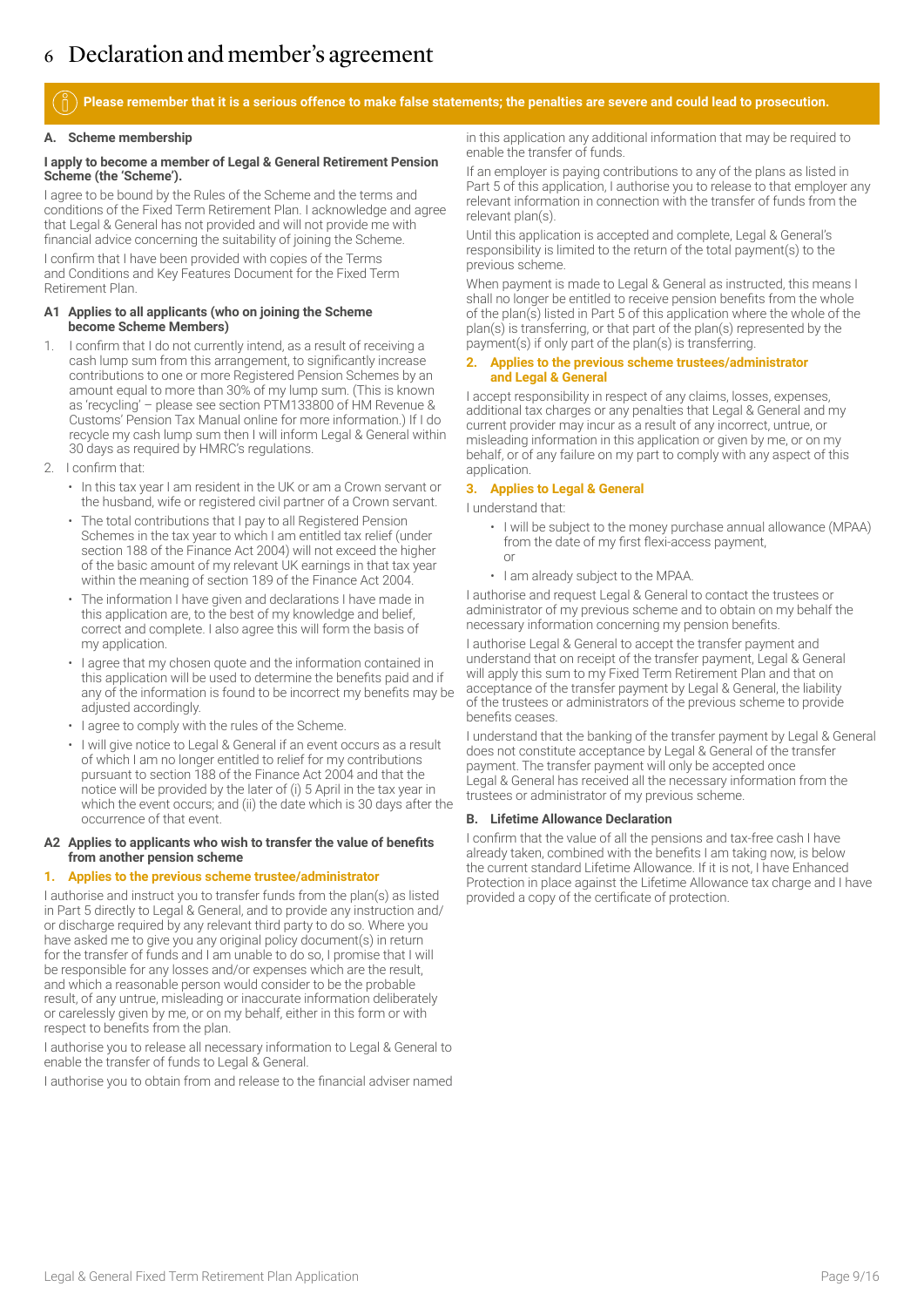# 6 Declaration and member's agreement (continued)

### **C. Marketing consent**

Here at Legal & General we take your privacy seriously; this is why we never share your personal details with anyone else for their own marketing purposes. However, from time to time we would like to contact you with news, useful information and exclusive offers on our products and services. If you'd like to be kept up to date, please let us know how you would like to hear from us:



If now or at any time in the future you wish to withdraw your consent (including any consent that you may have previously given) please contact us as directed in our privacy policy.

\*e.g. via our own systems such as My Account, social media platforms and third-party websites such as YouTube.

### **D. Data protection**

Protecting your personal information is extremely important to us. Please take the time to read our privacy policy in Part 8.

By signing this application form you agree to the use of your personal information as set out in the privacy policy.

I agree to the terms set out above and the use of my information as described in the privacy policy.

### **E. Adviser Charge Declaration**

If I have asked Legal & General to arrange payments of an adviser charge, details of this charge will be shown in the 'How much does the advice cost?' section of my quote. By signing this application, I instruct Legal & General to:

- Deduct that adviser charge in accordance with my quote; and
- Pay it to my financial adviser's firm as shown in the 'Financial Adviser/ Intermediary' section of this application.

Once the Fixed Term Retirement Plan has been set up and the cancellation period has passed, I cannot change or cancel the adviser charge. For more information on adviser charges, please read the section 'Will you make any payments to my financial adviser or intermediary?' in the Key Features.

I confirm that any adviser charge arranged on my behalf by Legal & General on the initial set up of this Plan:

- Is wholly connected to the purchase of this Fixed Term Retirement Plan; and
- Is appropriate to the advice and services my adviser provided in relation to this Fixed Term Retirement Plan purchase.

If this is not the case, then some, or all, of the adviser charge and any tax-free cash sum may become liable to tax charge, that I may be responsible for.

### **I agree to the terms set out in the 'Declaration and member's agreement' and the use of my information as described in the privacy policy.**

| Name            |  |                        |  |  |  |
|-----------------|--|------------------------|--|--|--|
| Signature       |  |                        |  |  |  |
| Today's<br>date |  | <b>DIDIMIMIYIYIYIY</b> |  |  |  |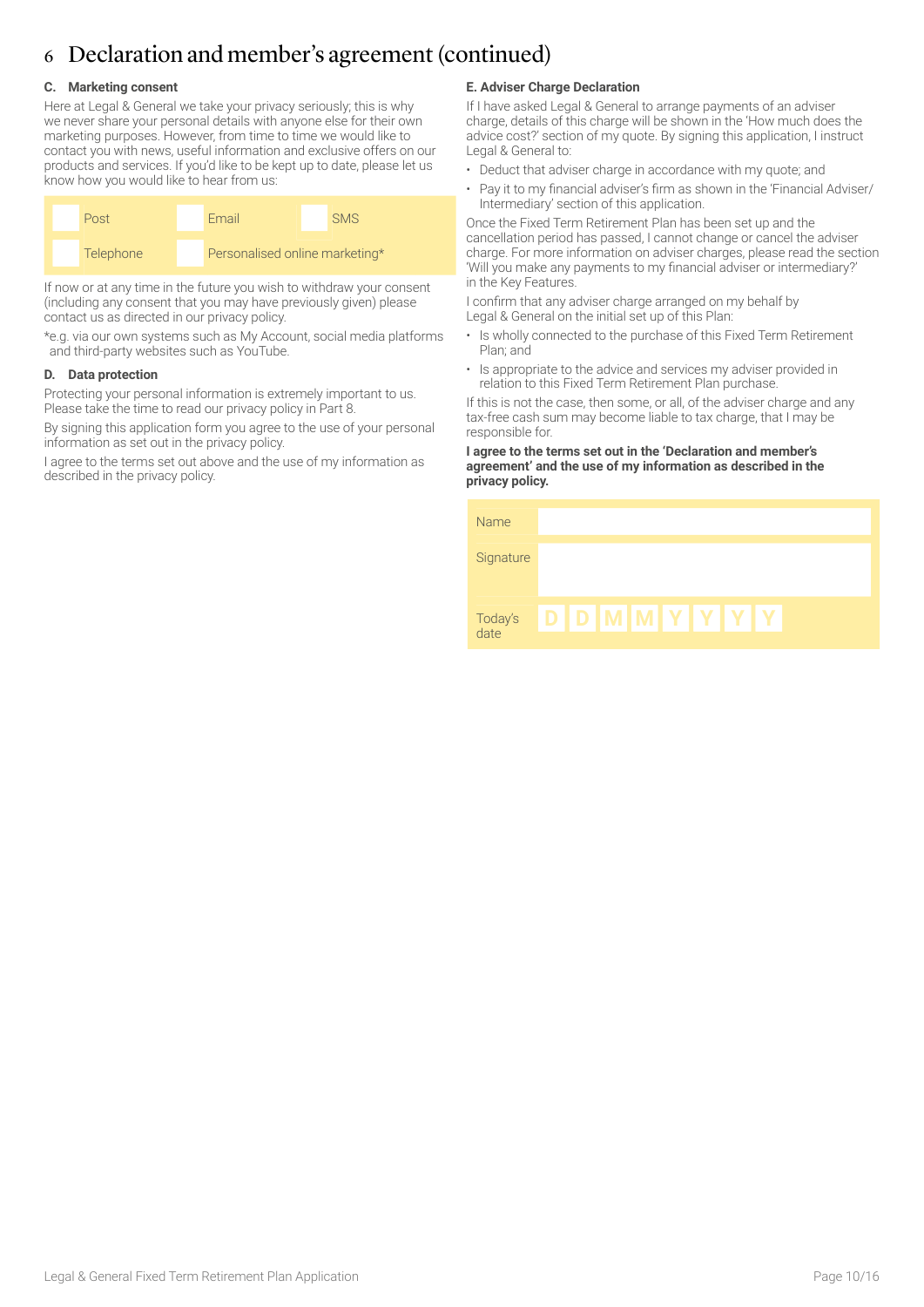# 7 Financial adviser/intermediary section

### **This section should only be completed by your financial adviser if you are using one to apply for a Fixed Term Retirement Plan policy.**

Yes No

Yes No

Yes No

Yes No

### **A. Basis of advice declaration**

To meet the Financial Conduct Authority (FCA) regulatory reporting requirements, Legal & General must record whether advice was given to your client regarding the sale of this product. Please tick the relevant box.

### **B. Adviser Declaration**

The applicant is applying on their own behalf and not as a nominee, trustee or in a fiduciary capacity for any other person. I can confirm that any transfer is from a UK Registered Pension Scheme. Please process any transfer under the following details:

Full name of firm

Firm's contact telephone number

Firm's contact email address

FCA Firm reference number

What is your Legal & General agency number? If the wrong number or no number is given, this will cause delays.

Firm address

Firm postcode

### **C. DB to DC Transfers**

Does this application relate to a Defined Benefit/Final Salary, GMP or GAR transfer into the Legal & General Retirement Pension Scheme for Immediate Vesting?

**If 'Yes'**, Is the value of the gross transfer value greater than £30,000? For Defined Benefit/Final Salary, GMP or GAR transfers valued at greater than £30,000, it is a regulatory requirement for full advice/a personal recommendation to be given by a financial adviser with the required permissions.

Was the advice for the customer to proceed with the transfer?

**We will only accept the transfer if the advice/recommendation was for it to proceed.** 

| What is your full name and title as the financial<br>adviser/intermediary?                                                              | Mr/Mrs/Miss/Ms/<br>Other |           |
|-----------------------------------------------------------------------------------------------------------------------------------------|--------------------------|-----------|
| <b>Declaration</b>                                                                                                                      | Surname                  |           |
| I confirm that to the best of my knowledge my<br>answers are full and accurate.                                                         | First name(s)            |           |
| As the agent who is submitting this<br>application, I hereby instruct Legal & General<br>to record the pension transfer under my firm's | Position                 |           |
| agency details as stated above.                                                                                                         | Today's date             | DDMMYYYYY |
|                                                                                                                                         | Signature                |           |

**As the financial adviser/intermediary it is your responsibility to forward the quote, Key Features document and Terms and Conditions booklet to your client. You must also provide your client with the appropriate risk warnings in accordance with FCA COBS 19.7.**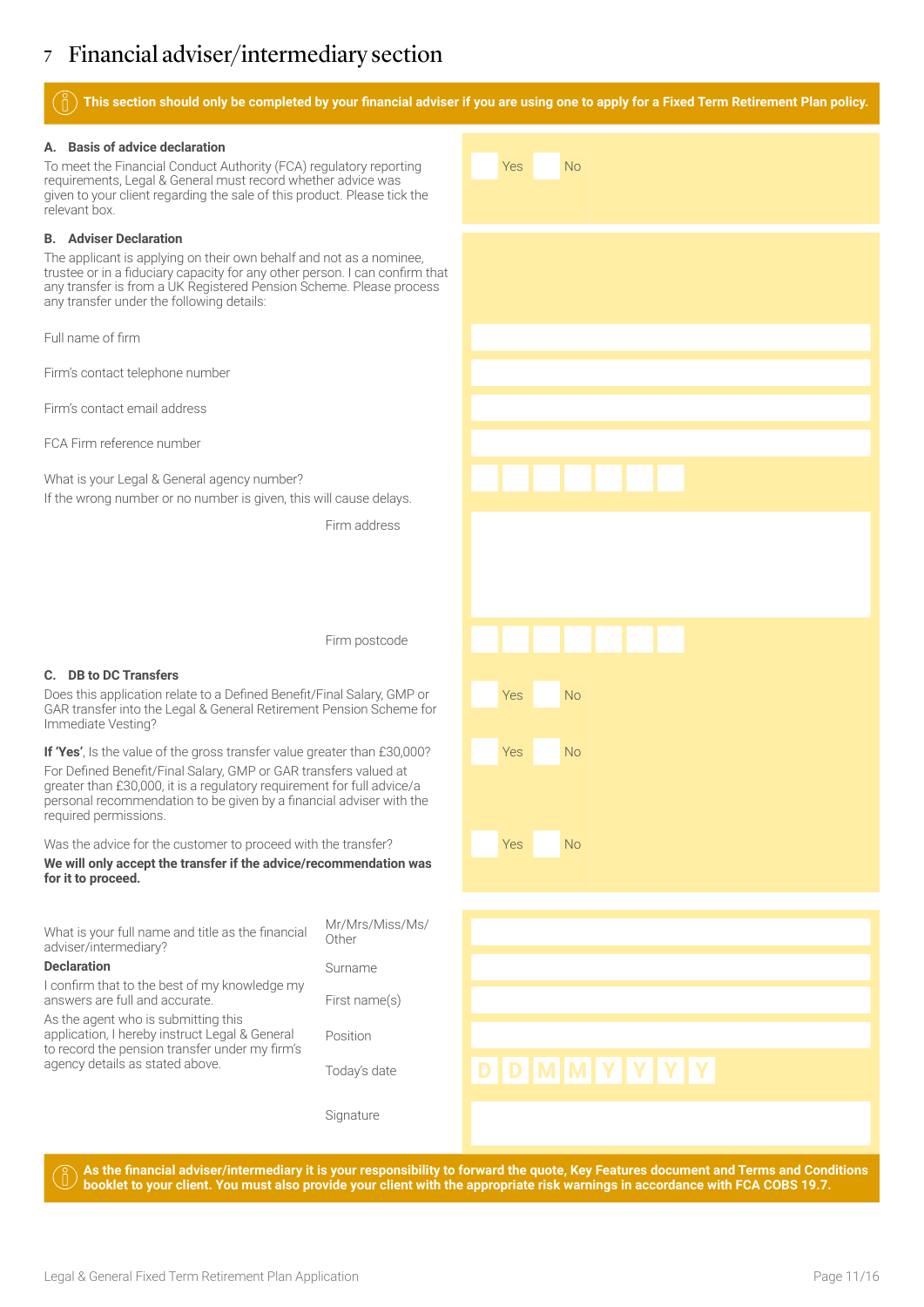## 8 Privacy policy

### **Last updated: October 2021**

### Protecting your personal information is extremely important to us at Legal & General. It's especially important for a large financial company like ours, **as our customers trust us to look after a huge amount of sensitive information on everything from their business affairs to their medical history.**

The way we collect, use, store and share your information is equally important. Our customers expect us to manage their information privately and securely. If we don't, they'll lose their trust in us.

This policy tells you how we collect and process your personal information. Please take a few minutes to read it, and show it to anyone else connected to your product or whose data you have shared with us. This policy may be subject to future change.

Unfortunately, sending information via e-mail is not completely secure; anything you send is done so at your own risk. Once received, we will secure your information in accordance with our security procedures and controls.

### **What does this policy cover?**

This privacy policy relates to retail customers and/or any individual consumers of our goods and/or services, including users of our application based technology and those individuals who request financial advice, obtain quotes, utilise our services, purchase our products, enter into agreements with us, individuals that we cover under employer sponsored schemes and/or individuals that we may otherwise interact with us in the course of our business. We have a separate privacy policy for professional business clients, which can be found on our website at **[legalandgeneral.com/institutional/privacy-policy](http://legalandgeneral.com/institutional/privacy-policy)**.

### **What is personal information?**

When we talk about personal information we mean information about an individual that can identify them, like their name, address, e-mail address, telephone number and financial details. It can relate to customers (including prospective customers), their appointed representatives (e.g. powers of attorney), employees, shareholders, business contacts and suppliers. Any reference to "information" or "data" in this policy is a reference to personal information about a living individual.

### **What information do we hold?**

We may collect and process the following personal information about you:

| <b>Type of data</b>                        | <b>Description</b>                                                                                                                                                                             | <b>Examples of how we use it</b>                                                                                                                                                                      |
|--------------------------------------------|------------------------------------------------------------------------------------------------------------------------------------------------------------------------------------------------|-------------------------------------------------------------------------------------------------------------------------------------------------------------------------------------------------------|
| <b>Contact</b>                             | • Who you are<br>• Where you live<br>(including previous addresses)<br>• How to contact you<br>• Third party contacts (e.g. family members<br>or friends)                                      | • Servicing your product<br>• Pension tracing<br>Marketing<br>Analysis & profiling<br>Enhancing our product and service offering<br>To provide financial advice<br>• Product underwriting and pricing |
| <b>Personal Details</b>                    | • Age<br>• Gender<br>• Family details<br>• Visual images & personal appearance<br>· Financial Details<br>• Lifestyle and social circumstances<br>• Health details<br><b>Employment Details</b> | • Pension tracing<br>• Marketing<br>• Analysis & profiling<br>To provide financial advice<br>Product underwriting and pricing<br>• Affordability checks (mortgages only)                              |
| <b>Transactional</b>                       | Bank and/or card details<br>• How you use your products<br>• Changes you make to your products<br>or account                                                                                   | • Servicing your products<br>• Provision of financial advice<br>• Making sure our products and services<br>are fit for purpose                                                                        |
| Contractual                                | • Your claims history<br>• Your creditworthiness                                                                                                                                               | • Making sure the product is right for you<br>• Provision of financial advice<br>Product underwriting and pricing<br>• Affordability checks (mortgages only)                                          |
| <b>Consent &amp; preferences</b>           | • Ways you want us to market to you<br>· Information obtained from third parties acting<br>on your behalf                                                                                      | • Marketing<br>• Pension tracing                                                                                                                                                                      |
| <b>Technical</b>                           | • Details on the devices and technology you use                                                                                                                                                | • Making sure our products and services<br>are fit for purpose                                                                                                                                        |
| Open data & public records                 | · Electoral register<br>• Land register<br>• Other information about you that is openly<br>available on the internet (including social<br>media platforms)                                     | • Provision of financial advice<br>Product & service administration including<br>processing claims                                                                                                    |
| Documentary data &<br>national identifiers | • Details about you that are stored in<br>documents like:<br>• Your passport<br>Drivers licence<br>• Birth certificate<br>• National Insurance number                                          | · Identification and verification<br>• Prevent financial crime                                                                                                                                        |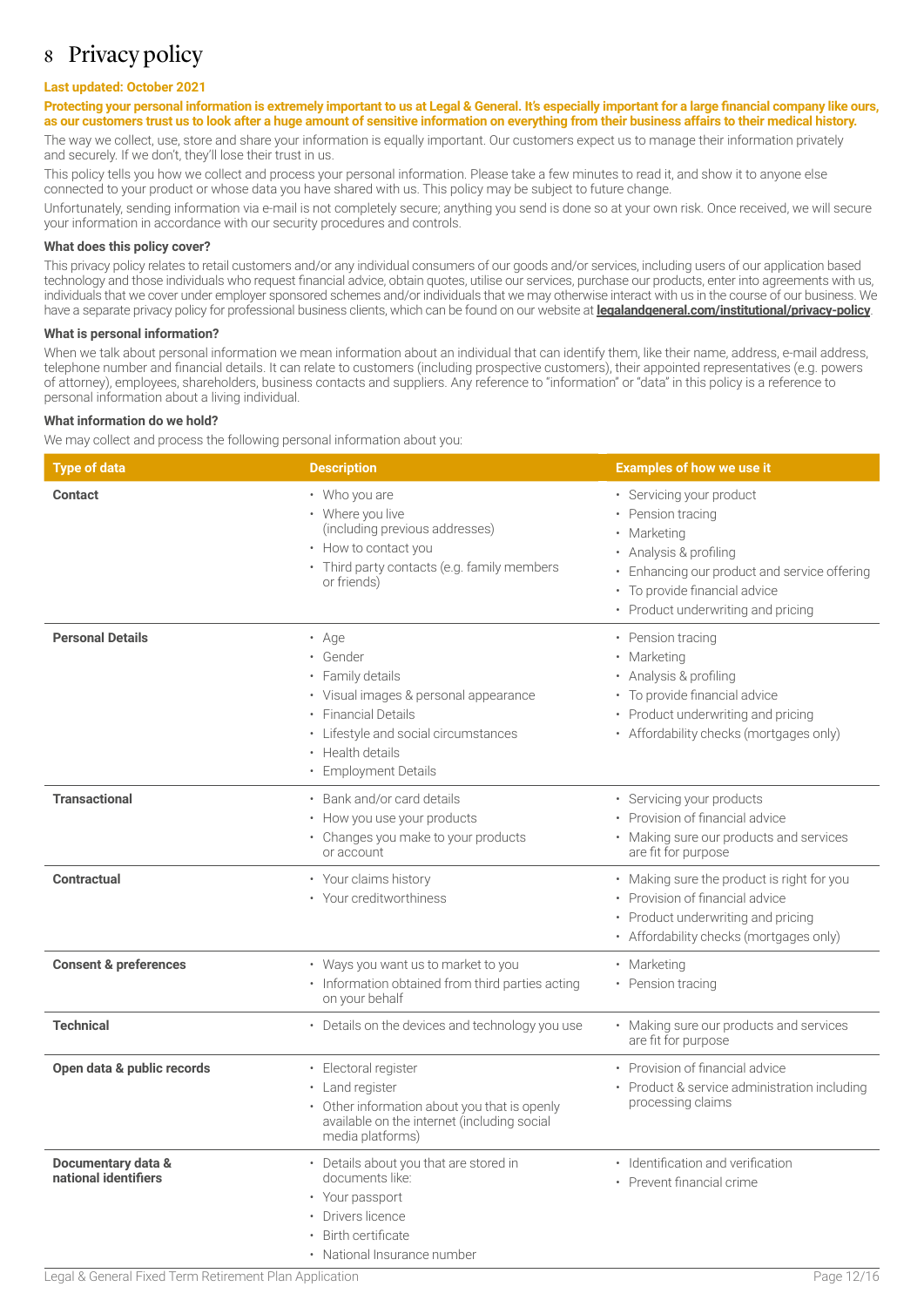| <b>Type of data</b>  | <b>Description</b>                                                                                                                                                                                                                                                                                                                                                                                                                                                                                                                                                                                                                                                                                              | <b>Examples of how we use it</b>                                                                                                                                                                                                                                                                                                                         |  |  |  |
|----------------------|-----------------------------------------------------------------------------------------------------------------------------------------------------------------------------------------------------------------------------------------------------------------------------------------------------------------------------------------------------------------------------------------------------------------------------------------------------------------------------------------------------------------------------------------------------------------------------------------------------------------------------------------------------------------------------------------------------------------|----------------------------------------------------------------------------------------------------------------------------------------------------------------------------------------------------------------------------------------------------------------------------------------------------------------------------------------------------------|--|--|--|
| <b>Location data</b> | • Your device's current location<br>• Use of location services such as the location<br>services of your operating system or browser.<br>sensor data from your device (e.g. Bluetooth<br>data, beacon data, Wi-Fi access points, GPS<br>data and cell tower data).                                                                                                                                                                                                                                                                                                                                                                                                                                               | • In limited circumstances some products<br>and/or services will require location<br>data for the purpose of access control<br>functionality, however you can change<br>location setting on your device at any time.<br>We will never share your location with<br>others, except with your express consent<br>or as permitted under this Privacy Policy. |  |  |  |
|                      | If you have turned on persistent background location services on your device, we may obtain<br>your device's location even while you are not using the services or products on your device. The<br>persistent background location services use various technologies to determine your precise<br>location, such as the location services of your operating system or browser, sensor data from your<br>device (e.g. magnetometer, barometer, gyroscopes, accelerometers, compasses, Bluetooth data,<br>beacon data, Wi-Fi access points, GPS data, and cell tower data). If you have opted-in to sharing<br>your background location with us as part of using our services or products, you can opt- out at any |                                                                                                                                                                                                                                                                                                                                                          |  |  |  |

### **Where do we get our information from?**

- **Directly from you information you provide when you fill in forms or contact us by phone, email, etc.** We may record phone calls for our mutual protection and to improve our customer service standards.
- **Information we collect about you or receive from other sources.** This could be information you provide to us electronically (through our website or an online portal, for example), information we get from your online browsing activity, information from a third party (e.g. pension providers) or from publicly available sources such as social media platforms or the electoral register (e.g. to detect fraudulent claims). We may also receive information if you have been dealing with a financial adviser or broker, or have been introduced to us by another company (e.g. a bank, insurer, building society, your employer or their financial adviser).
- We use cookies and similar technologies to support the functioning of our websites and applications. This includes allowing you to browse between pages effectively, recording and storing your preferences and generally improving your online experience. They can also help to ensure that adverts you see online are more relevant to you. You can find more information about setting your cookie preferences by using the 'Cookie Policy' link at the bottom of our websites e.g **[legalandgeneral.com](http://legalandgeneral.com/privacy-policy/cookies/)**.

### **How do we use your information?**

We use personal information that we hold about you:

- To carry out our responsibilities resulting from any agreements you've entered into with us (e.g. to provide financial advice, underwrite and administer your products, including processing claims, checking for false or inaccurate information against previous Legal & General product applications and mortgage affordability checks) and to provide you with the information, products and services that you've asked from us (e.g. quotes and pension tracing).
- To provide you with marketing information about services and products we offer across the Legal & General group which may be of interest to you. If you have opted in to receive marketing from us, based on your marketing preferences we may deliver this information by post, telephone, e-mail, SMS or personalised online marketing via our own systems such as My Account, social media platforms and/ or other third party websites e.g. YouTube. Please note that if you choose not to receive online marketing, you will not see personalised messages using your personal data, however you may still see generic online advertising about our products and services. We will not sell your data to third parties for them to market to you. We may also send marketing to you using our "legitimate interests", please see the next page for further information.
- To tell you about changes to our services and products.
- To comply with any applicable legal or regulatory requirements (including "know your customer" checks, or to comply with any applicable regulatory reporting or disclosure requirements).
- For carrying out market research, statistical analysis and customer profiling to help us to improve our processes, products and services and generate new business (e.g. to understand digital behaviours, identify financial attitudes, find new audiences with similar attributes and develop more engaging communications). This may also include sharing your personal information with our third-party

platform and media suppliers to prevent you seeing adverts for products you already have with us.

• To define our actuarial, pricing and underwriting strategies.

time by going into your device settings and switching off background sharing / location services.

- To run our business in an efficient and proper way. This includes testing our systems, managing our financial position, business capability, planning, communications, corporate governance, and audit.
- For any other purpose that we've agreed with you from time to time.

When you apply for a product or to receive a service from us, the application form you fill out or the resulting contract may contain additional conditions relating to the way we use and process your personal information. These will apply in addition to the uses described in this document.

In some cases, we may use software or systems to make automated decisions (including profiling) based on the personal information we have, or collect from others. These may include:

• **The prevention and detection of fraud and financial crime**

To perform transaction monitoring, identity verification, money laundering and sanctions checks, and to identify politically exposed individuals. We are required by law to perform these activities which may be achieved using solely automated means to make decisions about you or any individual related to your products or application. We may use these activities to decline the services you have requested or to stop providing existing services to you.

• **Providing quotes, calculating premiums and underwriting decisions** We may assess a number of factors including information about you and your health, lifestyle information such as your postcode, occupation and hazardous pursuits that you perform. These factors will be assessed against our pricing and underwriting criteria which may include statistics regarding life expectancy, illness, injury and demographic risks. For general insurance the factors may include your claims history, where you live, and the value of items you wish to insure. We may use these activities to determine the price of your product and whether we should undertake the risk of insuring you – including how much insurance should be granted to you, how much you should pay for it and whether or not to insure you in the first place.

For mortgage purposes the factors may include your creditworthiness, assessment of mortgage affordability, property value and checks against records held by credit referencing and fraud prevention agencies.

### • **The provision of financial advice and recommendations**

We may perform computer- based assessments with your personal and financial information in order to produce your financial advice recommendations. These activities are not solely based on automated processing and our qualified financial advisers will always validate the outcome to ensure that the decisions are suitable based on the information that you have provided.

### • **Speech Analytics**

We may use speech analytics on recorded phone calls to help us meet our regulatory obligations e.g. identify vulnerable customers, complaints, staff training needs, process and product development, quality control and audit. These profiling activities are not solely based on automated processing. The results are manually reviewed to decide if we need to take further action.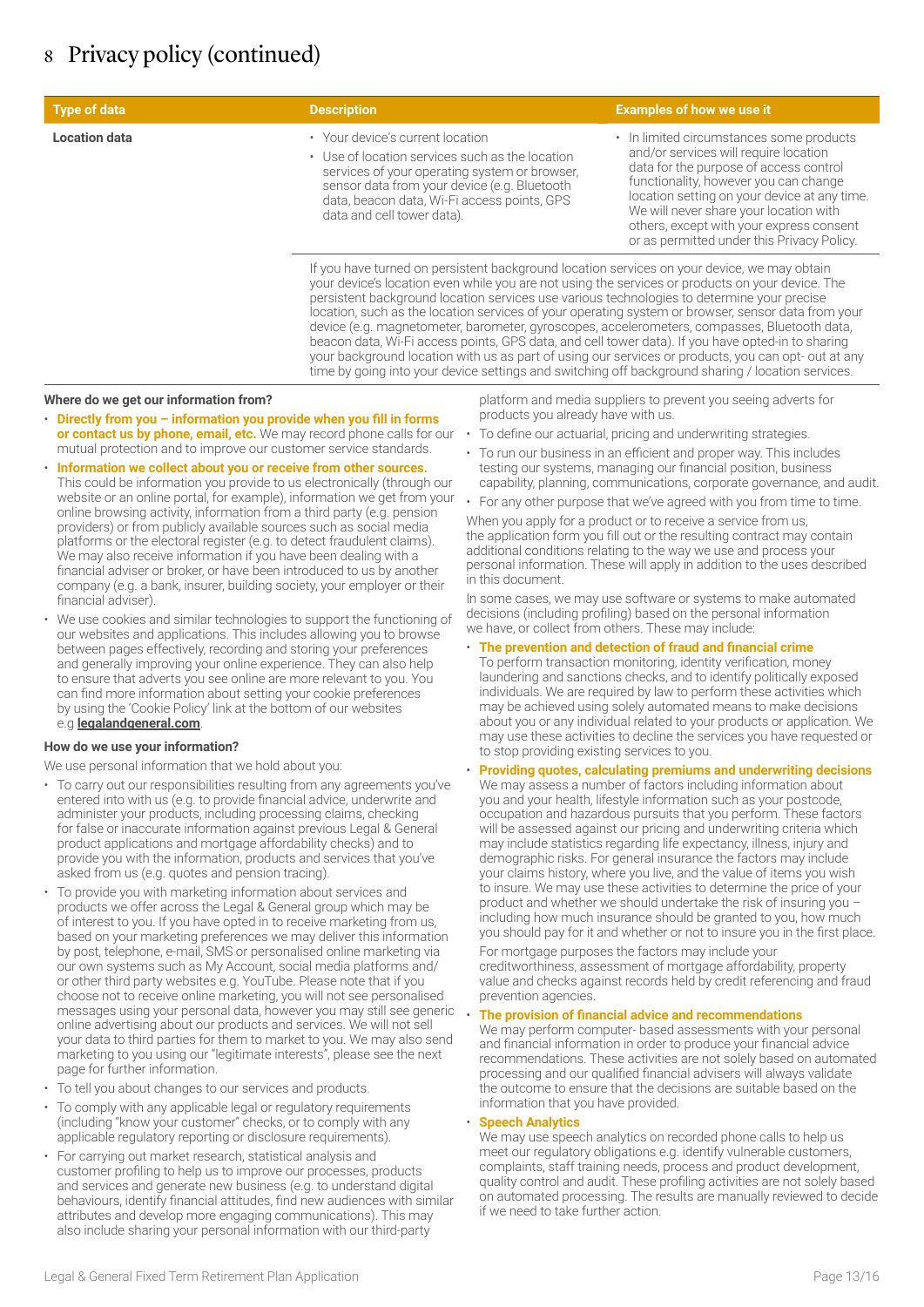• **Servicing activities such as (i) Personalising the content and design of communications and online services (such as My Account) and (ii) Determining when to provide tailored communications about your Legal & General product (e.g. as a result of changes in your personal circumstances or lifestyle) and the appropriate channel(s) to use.**

These may be achieved using profiling in order to predict certain characteristics about you (e.g. your economic situation, interests, personal preferences or transactional behaviour). The activities will not have a detrimental effect on you.

### **Using your information in accordance with data protection laws**

Data protection laws require us to meet certain conditions before we're allowed to use your personal information in the way we describe in this privacy policy. We take these responsibilities extremely seriously. To use your personal information, we'll rely on the following conditions, depending on the activities we're carrying out:

- **Providing our contracts & services to you:** We'll process your personal information to carry out our responsibilities resulting from any agreements you've entered into with us and to provide you with the information, products and services you've asked from us, which may include online services.
- **Complying with applicable laws:** We may process your personal information to comply with any legal obligation we're subject to.
- **Legitimate interests:** To use your personal data for any other purpose described in this privacy policy, we'll rely on a condition known as "legitimate interests". It's in our legitimate interests to collect your personal data as it provides us with the information that we need to provide our services to you more effectively. We may use your information to:
	- Carry out market research and product development, which can include creating customer demographics and/or profiling.
	- Continue to send marketing information, via post only, to customers who purchased a product before 25th May 2018 and did not opt-out, until such time as they have reviewed their marketing preferences (which can be done at any time).
	- Send marketing information, via post only, to customers who have a relevant and appropriate relationship with Legal & General.
	- Develop and test the effectiveness of marketing activities.
	- Develop, test and manage our brands, products and services.
	- Study and also manage how our customers use products and services from us and our business partners, including customer surveys.
	- Manage risk for us and our customers.

This requires us to carry out an assessment of our interests in using your personal data against the interests you have as a citizen and the rights you have under data protection laws.

The outcome of this assessment will determine whether we can use your personal data in the ways described in this privacy policy (except in relation to marketing, where we'll always rely on your consent). We'll always act reasonably and give full and proper consideration to your interests in carrying out this assessment.

**Consent:** We may provide you with marketing information about our services or products where you've provided your consent for us to do so.

You may opt out of marketing at any time by e-mailing or telephoning your customer servicing team, details of which can be found at **[legalandgeneral.com/contact-us](http://legalandgeneral.com/contact-us)**. You can also manage your marketing preferences on our customer self-service systems, My Account.

Where you have consented, we will contact third parties (e.g. pension providers) to obtain information on your behalf.

• **Special category (sensitive) data:** Where you have consented, we will process any medical & health, racial & ethnic origin, genetic & biometric or sex life & sexual orientation information you have provided, and any other sensitive information obtained from a third party (e.g. your GP or other medical professional), solely for the purposes of allowing us to underwrite and administer new and existing products, provide other services (e.g. financial advice) and deal with claims.

Alternatively, we may process special category data for reasons of substantial public interest in accordance with applicable law. We will only process data that is needed for specific purposes.

• **Criminal Conviction Data:** Where you have consented, we will process this type of information solely for the purposes of allowing us to underwrite and administer your product and deal with claims.

Please be aware that the personal information you provide to us, and which we collect about you, is required for us to be able to provide our services to you and without it we may not be able to do so.

### **How long do we keep your information for?**

We'll keep your personal information in accordance with our internal retention policies. We'll determine the length of time we keep it for based on the minimum retention periods required by law or regulation. We'll only keep your personal information after this period if there's a legitimate and provable business reason to do so.

For pension products, we may retain your personal information indefinitely using the legitimate interests condition in order to support future enquires from you, your family or financial adviser and our regulators.

For certain research and statistical activities, we may indefinitely retain minimised personal information about you, including medical information, to solely to define our actuarial, underwriting and pricing risk strategies. These activities will not be used to make a decision, or take measures, against you.

### **Who do we share your personal information with?**

We'll only disclose your information to:

- Other companies within the Legal & General Group, third-party suppliers, contractors and service providers for the purposes listed under "**How do we use your information**" on the previous page.
- Selected third parties, so that they can contact you with details of the services that they provide, where you have expressly opted-in or consented to the disclosure of your personal data for these purposes.
- Our regulators, government agencies (e.g. HMRC), law enforcement agencies, credit reference agencies, fraud prevention agencies, reassurers, as well as our professional advisers etc. You can find an up to date list of reassurers at **[legalandgeneral.com/privacy-policy/](http://legalandgeneral.com/privacy-policy/consent-controllers) [consent-controllers](http://legalandgeneral.com/privacy-policy/consent-controllers)**.

Additionally, we may disclose your personal information to third parties:

- In the event that we sell or buy any business or assets, in which case we'll disclose your personal data to the prospective seller or buyer of such business or assets.
- If we, or substantially all of our assets, are acquired by a third party. in which case personal data held by us about our customers will be one of the transferred assets.
- If you have been dealing with a financial adviser, we'll provide information about your products and, where appropriate, with other information about your dealings with us, to enable the adviser to give you informed advice.
- For employer sponsored schemes, we may share some details of your plan with your employer and any professional advisor(s) they appoint on their or your behalf to service and provide accurate financial advice about the scheme.
- In order to enforce or apply the terms of any contract with you.
- If we're under a duty to disclose or share your personal data in order to comply with any legal obligation or regulatory requirements, or otherwise for the prevention or detection of fraud or crime.
- To protect you and Legal & General from financial crime, Legal & General may be required to verify the identity of new and sometimes existing customers. This may be achieved by using credit reference agencies to search sources of information relating to you (an identity search). This will not affect your credit rating. If this fails, Legal & General may need to approach you to obtain documentary evidence of identity.
- If you make a claim, we'll share your information (where necessary) with other insurance companies to prevent fraudulent claims.
- Legal & General Surveying Services may use a third party surveyor to carry out the survey or valuation of the property.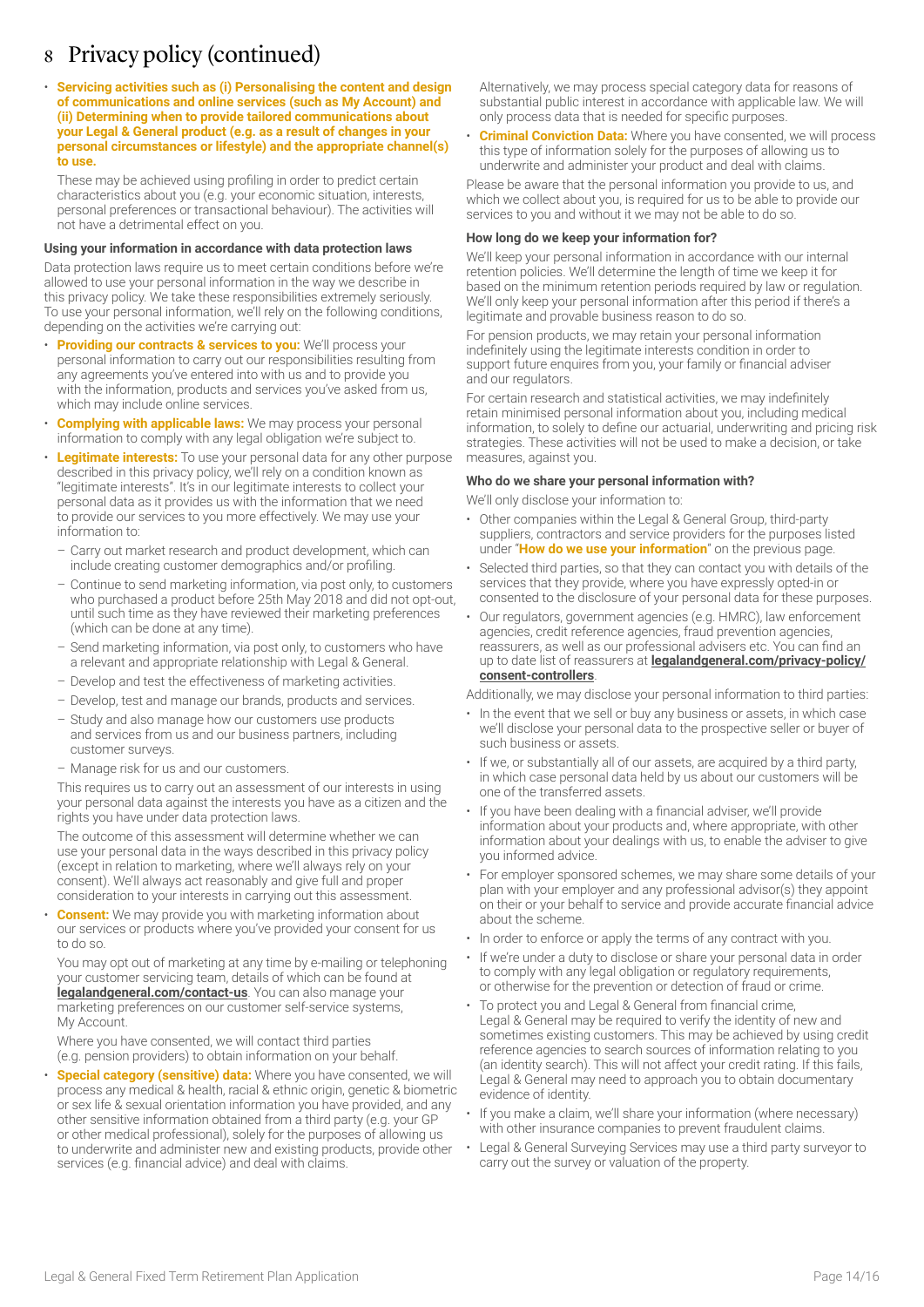Additionally, your information, including special category and criminal conviction data, may be disclosed to our reinsurers and to any other insurance company to whom you apply for products or services.

If you've been introduced to us by another company (e.g. bank, insurer, building society, your employer or their financial adviser), we may share your information with them to enable them to:

- Administer and service your products.
- Carry out market research, statistical analysis and customer profiling.
- Where you have consented, send you marketing information by post, telephone, e-mail and SMS about their products and those of carefully selected third parties.
- Assist you with your application process (aggregator and price comparison websites only).

### **Credit Reference Agencies (mortgage customers)**

In order to process your mortgage application, we will supply your personal information to credit reference agencies (CRAs) and they will give us information about you, such as about your financial history. We do this to assess creditworthiness and product suitability, check your identity, manage your account, trace and recover debts and prevent criminal activity.

A hard footprint will be left on your credit file, which may affect your credit score when an application has been submitted. This may or may not affect your ability to obtain credit from other providers.

Legal & General will also continue to exchange information about you with CRAs on an ongoing basis, including about your settled accounts and any debts not fully repaid on time. CRAs will share your information with other organisations. Your data will also be linked to the data of your spouse, any joint applicants or other financial associates.

The identities of the CRAs, and the ways in which they use and share personal information, are explained in more detail at:

Call Credit - **[callcredit.co.uk/crain](http://www.callcredit.co.uk/crain)**

Equifax - **[equifax.co.uk/crain](http://www.equifax.co.uk/crain)**

Experian - **[experian.co.uk/crain](http://www.experian.co.uk/crain)**

### **Fraud prevention**

The personal information Legal & General collects from you may be shared with fraud prevention agencies who will use it to prevent fraud and money laundering and to verify your identity.

If false or inaccurate information is provided and fraud is identified, details will be passed to fraud prevention agencies. Law enforcement agencies may access and use this information. We may also share information about you with other organisations and public bodies, including the police and we may check and/or file your details with fraud prevention agencies and databases.

If fraud is detected, you could be refused certain services, finance or employment. Further details of how your information will be used by us and these fraud prevention agencies can be found by accessing these links:

### • CIFAS - **[cifas.org.uk/fpn](http://cifas.org.uk/fpn)**

### • National Hunter - **[nhunter.co.uk/privacypolicy](http://nhunter.co.uk/privacypolicy)**

Legal & General and other organisations may also access and use this information to prevent fraud and money laundering, for example, when:

- Checking details on applications for credit and credit related or other facilities.
- Managing credit and credit related accounts or facilities.
- Recovering debt.
- Checking details on proposals and claims for all types of insurance.
- Checking details of job applicants and employees.
- Checking sources of income and tax details.

Legal & General and other organisations may access and use from other countries the information recorded by fraud prevention agencies. Please contact our Group Financial Crime department if you wish to receive the relevant details of the fraud prevention agencies:

### Address: **Group Financial Crime, 7th Floor, Brunel House, 2 Fitzalan Road, Cardiff CF24 0EB**

Legal & General may also check the details of other parties related to your contract, including verification of identity. This includes beneficiaries, trustees, settlors, third party premium payers, executors or administrators of your estate, parties with power of attorney and any other beneficial owner.